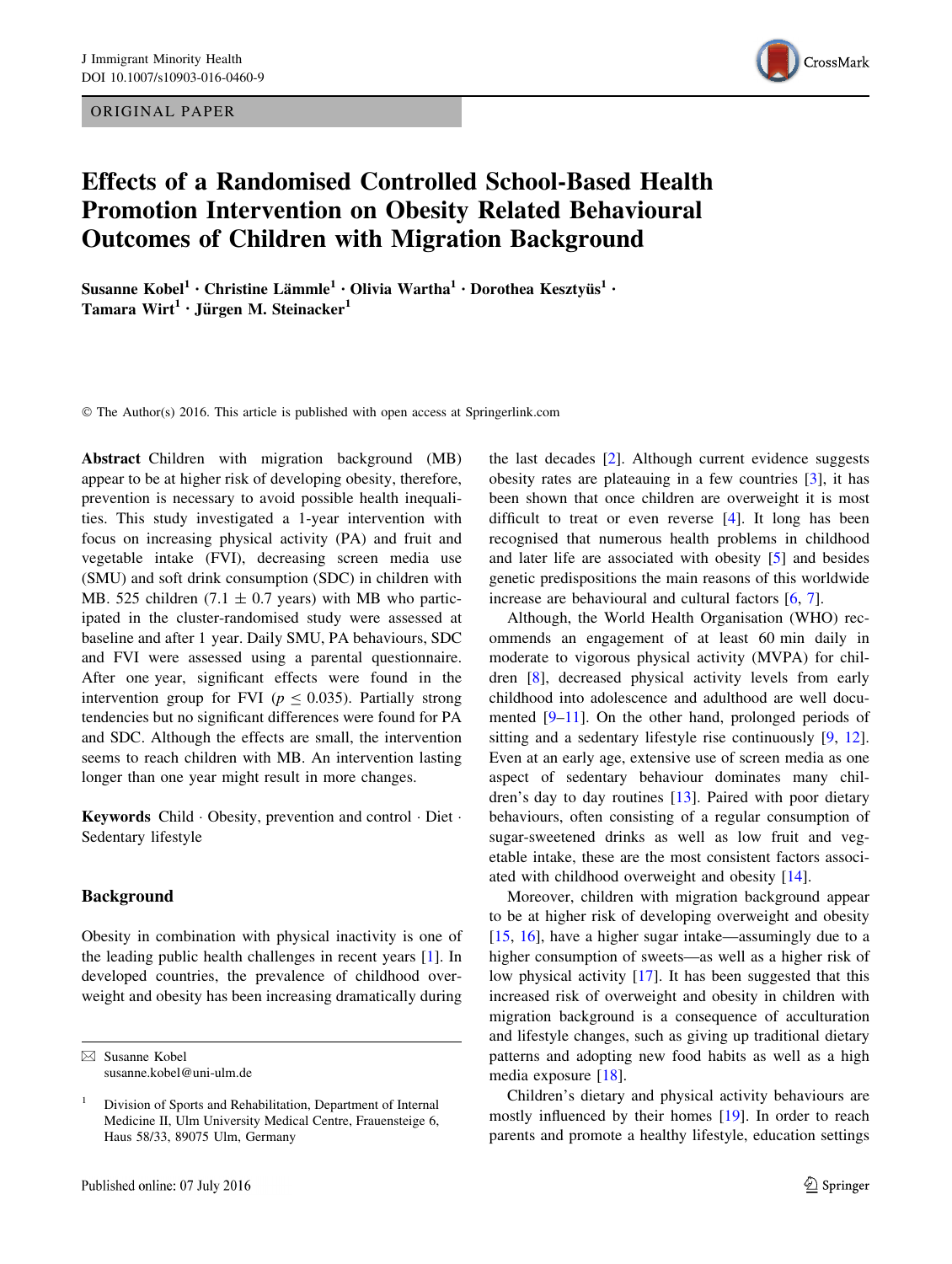are promising for interventions as most children can be reached and already existing infrastructure can be used to support the implementation of interventions. Research shows that successful interventions should be integrated in the school curriculum and include aspects such as healthy eating and physical activity [\[20](#page-7-0)]. However, health promotion solely for children with migration background in a school-based setting is hardly possible and—especially since a holistic approach on health is being assumed undesirable.

In 2009, the health promotion programme ''Join the Healthy Boat'' was implemented in primary schools in the south-west of Germany (federal state Baden-Württemberg). The materials and contents of the programme are designed for all primary school children and are fully incorporated in the curriculum whereby the focus lies on behaviour change to be more physically active, have a healthier diet and spend less time with screen media; all delivered through the classroom teacher but with substantial parental involvement, including parents' nights, regular written information and so-called family homework (for more detailed information see [\[21](#page-7-0)]). In order to also reach parents with migration background, parent information was also delivered in Turkish and Russian, which are the two largest groups of migrants in Germany (28 and 30 %, respectively) [\[22](#page-7-0)].

Given that intervention effects can vary between populations with different ethnic backgrounds [\[23](#page-7-0), [24\]](#page-7-0) and therefore, the success of a health promotion programme could be influenced by ethnic or cultural factors, it is essential to investigate whether the implementation and intended outcomes of this intervention were achieved even in children with migration background. Hence, a largescale evaluation study was carried out to examine children's health behaviours after a one year intervention in respect of the programme's main aspects: increased physical activity, decreased screen media use as well as a healthy diet including sufficient fruit and vegetable intake and a reduced consumption of sugar-sweetened drinks. This work reports intervention results of children with migration background only, intervention results of the general population are published elsewhere [[25\]](#page-7-0).

# Methods

# Intervention and Evaluation Design

''Join the Healthy Boat'' is a school-based intervention to promote a healthy lifestyle in children. Key aspects of the intervention are more physical activity, less time with screen media and a more healthy diet, especially targeting a reduction of soft drink consumption and an increase of fruit

and vegetable intake. The ready to use materials the teachers are given include one lesson per week (on physical activity, diet or screen media use) and daily exercise breaks of 10–15 min. The main focus lies on the promotion of healthy and active alternatives, which children are offered to choose in order to lead a healthier lifestyle. In order to enable children to carry home the learnt information, parents' nights, regular parents' letters and so-called family homework are provided; the latter require joint efforts of parents and child to solve the given exercises. Further information on development, materials, implementation and recruitment of teachers and pupils can be found elsewhere  $[21]$  $[21]$ .

The evaluation of this health promotion programme was designed as a prospective, stratified, cluster-randomised, and longitudinal study with control and intervention group. Baseline measurements were taken prior to the programme's start at the beginning of the academic year within 6 weeks in autumn, after that the intervention group integrated the programme into the curriculum whereas the control group stuck to the regular school curriculum. In autumn the following year, follow-up measurements were taken. Approval for the study was obtained from the University's Ethics Committee, the Ministry of Culture and Education and was provided in accordance with the declaration of Helsinki.

# Participants

1943 first and second grade schoolchildren in 154 classes (80 classes in the intervention group; 74 classes in the control group) were assessed at baseline and 1736 of them at follow-up. A sub-sample of 525 (27 %) children  $(7.1 \pm 0.7 \text{ years}; 51.4 \% \text{ female}; 318 \text{ in the intervention})$ group, 207 in the control group) was classified as having a migration background. Children were included in the subsample if at least one parent was born abroad or the child was spoken to in another language than German in the first 3 years of life. Prior to data collection, parents provided written informed consent to taking part in the study. Children gave their assent.

#### **Measures**

Children's height (cm) and body weight (kg) were assessed by trained staff to ISAK-standards [\[26](#page-7-0)] using a stadiometer and calibrated electronic scales (Seca 213 and Seca 826, respectively, Seca Weighing and Measuring Systems, Hamburg, Germany). Children's body mass index (BMI) was calculated  $(kg/m<sup>2</sup>)$  and converted to BMI percentiles (BMIPCT) based on German reference data [[27\]](#page-7-0) in order to classify children into overweight (above the 90th percentile) and obese children (above the 97th percentile).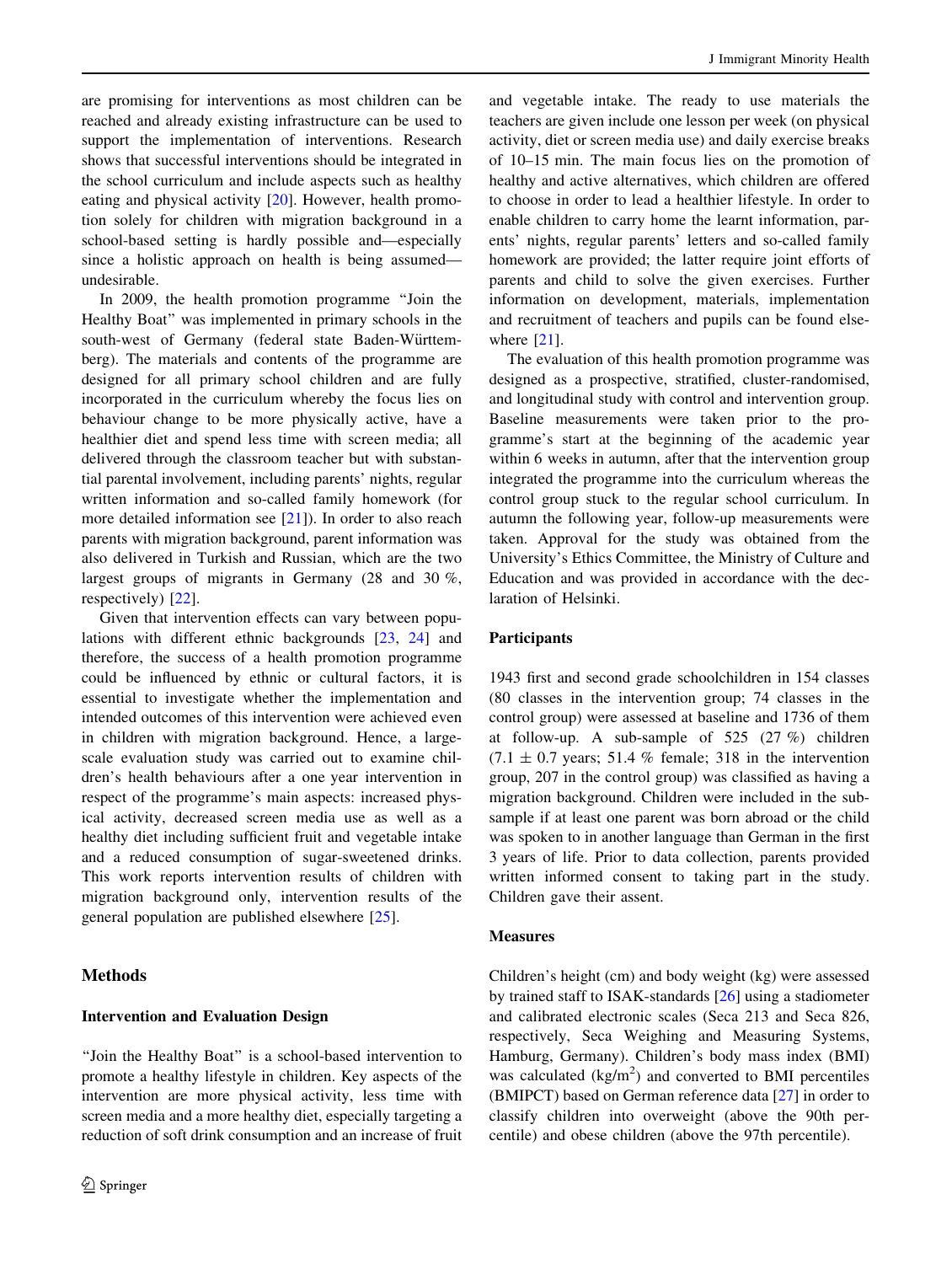Daily screen media use, physical activity behaviours, soft drink consumption, daily fruit and vegetable intake at school as well as parental education levels (determined by mother's and father's highest education) and weight status were assessed using a parental questionnaire. The included questions are validated questions from the German Health Interview and Examination Survey for Children and Adolescents (KiGGS), which recently assessed health behaviour in 18,000 German children and adolescents [\[28](#page-7-0)]. Since parents confirmed on the consent form that they understand German as a language, no translations were used.

#### Data Analysis

Statistics were performed using SPSS Statistics 21 (SPSS Inc., Chicago, IL, US) with a significance level set to  $\alpha$  < 0.05. Descriptive statistics were calculated (mean values and standard deviations for continuous variables; frequencies and percentages for categorical variables). For the detection of group differences at baseline for categorical data, Fisher's exact test was used. For group differences at baseline and follow-up, Chi-Square test was used. For inference statistical analysis, physical activity was dichotomised by reaching the physical activity guideline [\[8](#page-7-0)] or not, i.e. engagement on most days per week (4 days or more) of at least 60 min of MVPA. Based on recommendations of the American Academy of Paediatrics [\[29](#page-7-0)], screen media use (TV, PC and game consoles) was dichotomised using a cut-off point of 1 h per day. Soft drink consumption was dichotomised by consuming soft drinks more than once versus less than once per week (median split). The frequency of fruit and vegetable intake at school was assessed as ''always'', ''often'', ''rarely'' and "never" and dichotomised in always/often versus rarely/ never. Subsequently, logistic regression was used to determine odds ratios (OR) for all health outcomes, controlling for baseline, age, weight status and parental education level. Fruit and vegetable intake at school was additionally analysed using a related-samples marginal homogeneity test, for control and intervention group, respectively.

# **Results**

There were no significant gender differences or significant differences between the participants in the control group compared to the intervention group with regards to gender, age, height, body weight, BMIPCT, weight status as well as parental education level and weight status. Participants' characteristics at baseline and follow-up are shown in

Tables [1](#page-3-0) and [2.](#page-3-0) The prevalence of overweight children with migration background (including obesity) is 11.8 % and of obese children with migration background alone 5.7 %.

# Physical Activity

When first assessed, children with migration background engaged in 60 min of MVPA on 2.7  $(\pm 1.8)$  days per week. Moreover, 28.4 and 23.0 % of boys and girls, respectively, spent 4 days or more per week in MVPA for at least 60 min. A total of 6.0 % of children with migration background spent a minimum of 60 min being moderately to vigorously physically active on 7 days per week, as recommended by the WHO [[8\]](#page-7-0). At baseline, no differences between control and intervention group were found. However, boys displayed significantly higher activity levels than girls [60 min on 2.9  $(\pm 1.9)$  vs. 2.5  $(\pm 1.7)$  days, respectively;  $p = 0.004$ .

At follow-up, the number of days children with migration background engaged in 60 min of MVPA remained the same (2.7  $\pm$  1.7 days per week), yet one third of boys and 20.1 % of girls, engaged at least 4 days per week in MVPA for at least 60 min. Further, 5.0 % of children with migration background reached the recommended 60 min of MVPA on 7 days per week. Also, after one year, no significant intervention effects could be shown regarding the amount of physical activity between control and intervention group (OR 1.085 [0.622; 1.892],  $p = 0.775$ ).

However, there is a tendency towards a decrease in physical activity in the intervention group. Although a far greater reduction of physical activity in the control group could be observed (intervention group: children with migration background achieving recommended 60 min of MVPA daily: 5.5 % at baseline, 5.3 % at follow-up; control group: 6.9 % at baseline, 4.5 % at follow-up), statistical significance however, was not reached.

#### Screen Media Consumption

At baseline, 25.8 and 22.8 % of boys and girls, respectively, spent a minimum of 1 h per day using screen media, including television, computer/laptop and video games. No gender differences could be observed, yet, at baseline, children with migration background in the intervention group showed significantly higher screen media use than those in the control group ( $p = 0.006$ ).

After the intervention, the proportion of children with migration background using screen media for at least 1 h daily reduced to 20.8 % of boys and 17.2 % of girls, with no significant gender differences but also no significant group differences between intervention and control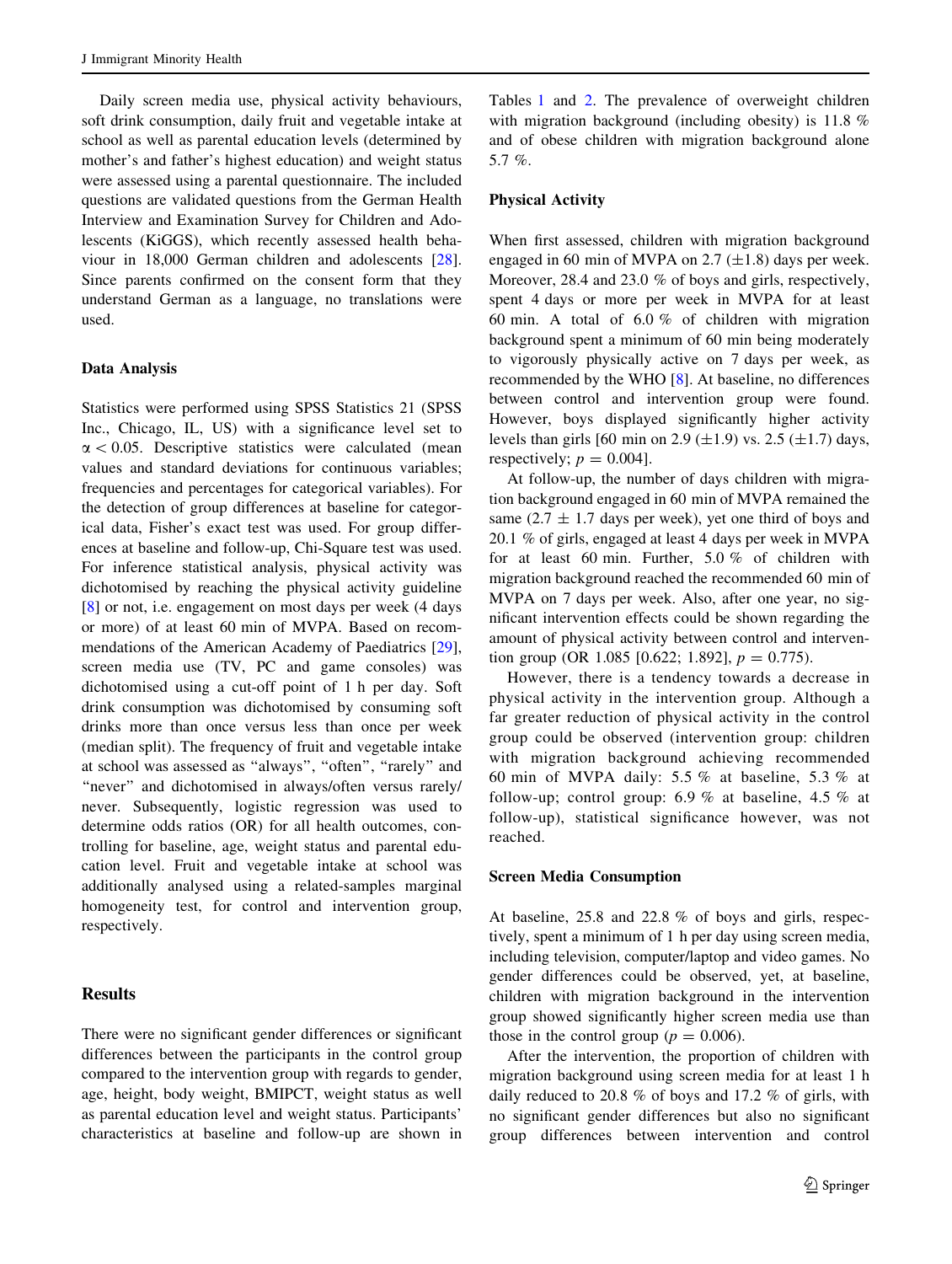<span id="page-3-0"></span>Table 1 Baseline characteristics of participants with migration background

|                                                            | Missing<br>values | Intervention<br>$(n = 318)$ | Control<br>$(n = 207)$ | Total<br>$(n = 525)$ |
|------------------------------------------------------------|-------------------|-----------------------------|------------------------|----------------------|
| Age, years $[m (SD)]$                                      |                   | 7.15(0.66)                  | 7.08(0.66)             | 7.12(0.66)           |
| Boys, $n$ (%)                                              |                   | 149 (46.9)                  | 106(51.2)              | 255(48.6)            |
| Anthropometry                                              |                   |                             |                        |                      |
| BMI, $\text{kg/m}^2$ [m (SD)]                              | 18                | 16.50(2.53)                 | 16.11(2.13)            | 16.34(2.39)          |
| BMIPCT $[m (SD)]$                                          | 18                | 54.70 (29.07)               | 50.94 (27.59)          | 53.20 (28.53)        |
| Overweight and obesity, $n$ (%)                            | 18                | 42(13.8)                    | 18(8.9)                | 60(11.8)             |
| Parental characteristics                                   |                   |                             |                        |                      |
| Tertiary family educational level, $n$ (%)                 | 38                | 71 (23.9)                   | 46(24.2)               | 117(24.0)            |
| Overweight (mother), $n$ (%)                               | 41                | 103(35.0)                   | 66 (34.7)              | 169(34.9)            |
| Overweight (father), $n$ (%)                               | 67                | 181 (64.9)                  | 109(60.9)              | 290(63.3)            |
| Health and lifestyle characteristics                       |                   |                             |                        |                      |
| MVPA on $\geq$ 4 days/week $\geq$ 60 min/day, n (%)        | 45                | 69 (23.6)                   | 54 (28.7)              | 123(25.6)            |
| Screen media $\geq 1$ h/day, n $(\%)^*$                    | 5                 | 83 (26.3)                   | 43(21.1)               | 126(24.2)            |
| Soft drinks $\geq 1$ time/week, n (%)                      | 6                 | 100(31.6)                   | 69 (34.0)              | 169(32.6)            |
| Fruit and vegetable intake at school often/always, $n$ (%) | 25                | 229 (75.3)                  | 156 (79.6)             | 385 (77.0)           |

m (SD) mean (standard deviation), BMI body mass index, BMIPCT BMI percentiles, MVPA moderate to vigorous physical activity

\* Significant difference between control and intervention group

Table 2 Follow-up characteristics of participants with migration background

|                                                               | Missing<br>values | Intervention<br>$(n = 318)$ | Control<br>$(n = 207)$ | Total<br>$(n = 525)$ |
|---------------------------------------------------------------|-------------------|-----------------------------|------------------------|----------------------|
| Anthropometry                                                 |                   |                             |                        |                      |
| BMI, $\text{kg/m}^2$ [m (SD)]                                 | 46                | 16.99(2.84)                 | 16.53(2.41)            | 16.81(2.68)          |
| BMIPCT [m (SD)]                                               | 46                | 55.05 (30.09)               | 50.27 (28.32)          | 53.18 (29.47)        |
| Overweight and obesity, $n(\%)$                               | 46                | 44(15.1)                    | 19(10.2)               | 63(13.2)             |
| Health and lifestyle characteristics                          |                   |                             |                        |                      |
| MVPA on $\geq$ 4 days/week $\geq$ 60 min/day, n (%)           | 126               | 64 (26.2)                   | 42(27.1)               | 106(26.6)            |
| Screen media $\geq 1$ h/day, n (%)                            | 108               | 49 (19.4)                   | 30(18.2)               | 79 (18.9)            |
| Soft drinks $\geq 1$ time/week, n (%)                         | 109               | 67(26.6)                    | 44 (26.8)              | 111(26.7)            |
| Fruit and vegetable intake at school often/always, n $(\%)^*$ | 130               | 190 (80.2)                  | 125(79.1)              | 315 (79.7)           |

m (SD) mean (standard deviation), BMI body mass index, BMIPCT BMI percentiles, MVPA moderate to vigorous physical activity

\* Significant difference between control and intervention group

anymore (OR 0.932 [0.497; 1.747],  $p = 0.826$ ). Nevertheless, screen media use decreased in both groups with a tendency towards a greater reduction of screen media use in the intervention group. Even though at baseline, children with migration background in the intervention group used significantly more screen media than those in the control group (intervention group: 26.3 % at baseline; 19.4 % at follow-up, control group: 21.1 % at baseline; 18.2 % at follow-up), statistical significance however, was not reached either.

# Soft Drink Consumption and Fruit and Vegetable Intake

Looking at children's soft drink consumption, at baseline, 32.6 % of children with migration background consumed sugar-sweetened beverages at least once per week. There was no significant difference between control and intervention group, a significant gender difference however, with girls drinking less sugar-sweetened beverages could be observed at baseline (boys: 35.4 %, girls: 29.8 %;  $p = 0.007$ ).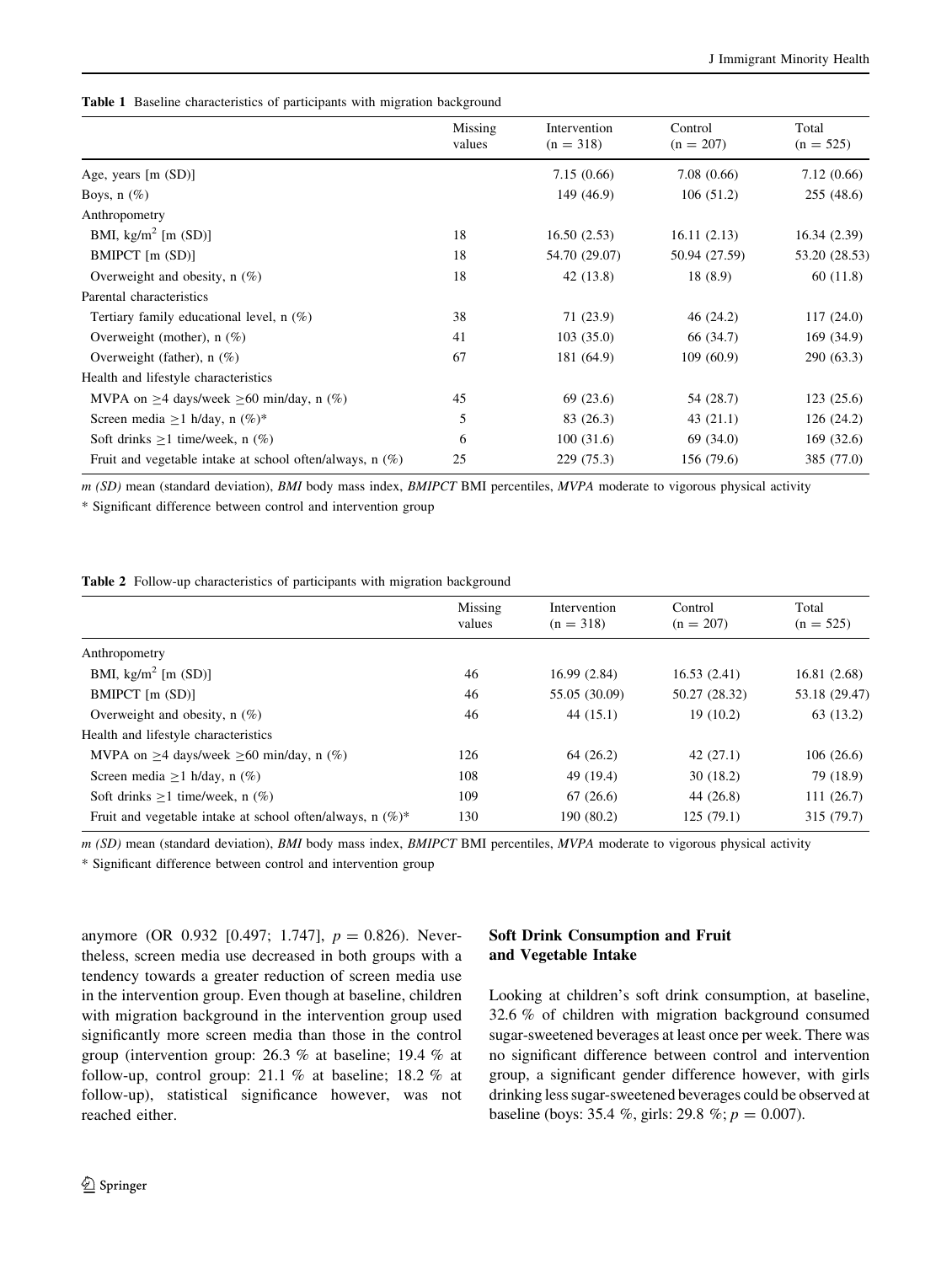Fig. 1 Changes (in percentage) in categories of fruit and vegetable intake at school between baseline and follow-up for intervention and control group



Intervention Control

Similarly, even though, a reduction of soft drink consumption could be seen in both groups, at follow-up, there was no significant gender difference nor was there a difference between control and intervention group (OR 1.010  $[0.587; 1.738], p = 0.973$ .

Data on children's fruit and vegetable intake at school revealed that at baseline 2.9 and 20.6 % of children with migration background never or rarely eat fruit and vegetables during their break and lunch times, respectively. There was a significant gender difference with 19.2 % of girls and 27.1 % of boys never or rarely eating fruit and vegetables at school ( $p = 0.043$ ).

At baseline, no difference between control and intervention group was found; after 1 year of intervention, logistic regression analyses revealed no difference between the two groups (OR 1.663 [0.895; 3.090];  $p = 0.108$ ). Significant positive effects however could be observed when analysing data using a related-samples marginal homogeneity test with children with migration background in the intervention group eating fruit and vegetables significantly more often than children with migration background in the control group (children who never or rarely eat fruit and vegetables at school in the intervention group: 25.4 % at baseline, 18.0 % at follow-up; control group: 20.5 % at baseline, 20.5 % at follow-up;  $p = 0.035$ ; Fig. 1).

# **Discussion**

The purpose of this study was to evaluate the effectiveness of a low-threshold, teacher-centred health promotion programme over one year on primary school children with migration background. Key focus areas of this intervention are an increase in daily physical activity, a reduction of screen media use and a more healthy diet, especially a reduction of sugar-sweetened beverages and an increased fruit and vegetable intake.

In this study, there was no significant intervention effect on children's daily MVPA, which is consistent with other research [\[30](#page-7-0)]. Within one year, children's activity levels decreased in both groups. An age induced decline of physical activity levels has been reported previously [\[31](#page-7-0), [32](#page-7-0)], which is especially pronounced at school entry [\[33](#page-7-0)]. However, after one year, a trend towards a greater decrease of daily MVPA in the control group could be observed. Nevertheless, this intervention aimed at children changing their activity behaviour during their day to day lives without additional PE lessons, which may not necessarily result in a change of MVPA levels. The main focus of this programme lies on delivering alternatives to spend ones leisure time as well as daily routines more actively. Nevertheless, very similar results could be observed in the overall ''Healthy Boat'' group (children with and without migration background)  $[25]$  $[25]$ , suggesting that the physical activity aspect of this intervention might be too lowthreshold. However, as suggested by Vander Ploeg and colleagues [\[34](#page-7-0)] more positive effects might have been achieved with a longer lasting and more intense intervention.

Further, the notably low levels of physical activity in this study are reflected in previous research [\[35](#page-7-0), [36\]](#page-7-0) showing that especially Turkish children engage in very little physical activity [\[37](#page-7-0)].

But not only low physical activity levels are higher in children with migration background, other risk factors for overweight, especially television watching has been shown to have a particularly high influence [[16,](#page-7-0) [38](#page-7-0)]. In this study, no significant intervention effects were seen with regards to screen media use. After one year, television viewing and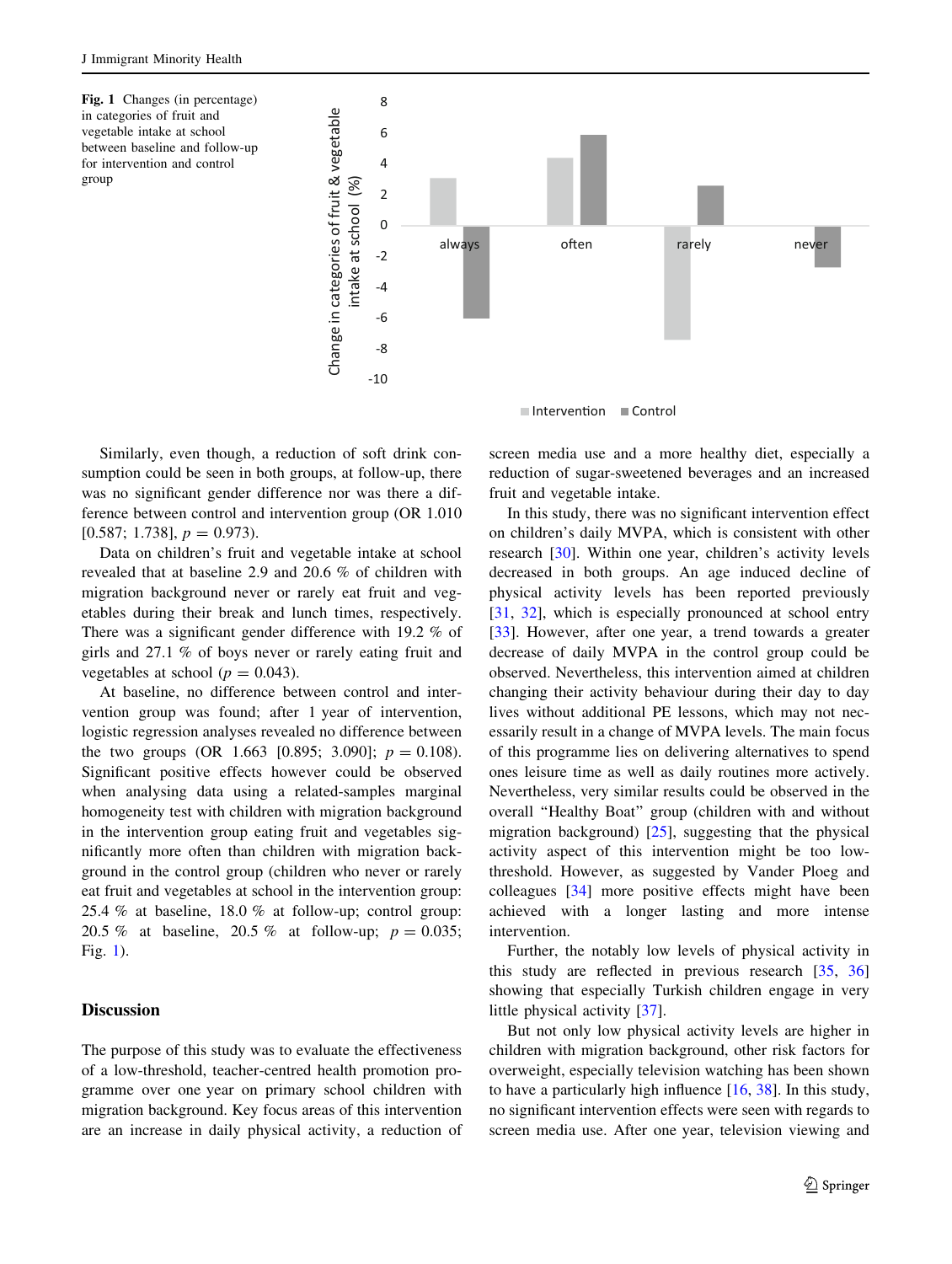computer use decreased slightly in both groups, with a tendency of a greater reduction in the intervention group. Similar effects have been reported previously [[39,](#page-7-0) [40\]](#page-7-0) whereas parental involvement was identified as one of the most important aspects for a successful intervention [\[41](#page-7-0)]. The present programme targeted screen media use solely by offering children active alternatives for sedentary behaviour. Parents were informed about these alternatives as well as about recommendations and age-appropriate time limits for screen media use by letters and family homework, which includes a ''screen-free weekend'' with the whole family, offering action alternatives for an active weekend. Although all letters to parents were also provided in Turkish and Russian, parents from other countries may have not understood the given information. This would be further supported by the fact that children without migration background of the whole cohort showed a significant decrease in screen media use after one year [\[25](#page-7-0)]. Therefore, this aspect clearly failed to reach children with migration background (and their families). However, it has been suggested that a change in children's behavioural capability precedes an actual behaviour shift [[42\]](#page-7-0), which might imply that one year for a very low-dose intervention as this one is not sufficient to achieve effects on children's screen media use.

The diet component of this intervention focussed on a reduction of sugar-sweetened beverages and a regular intake of fruit and vegetables. It has been shown that soft drink and juice consumption differs in children with migration background compared to German children, with children with migration background drinking more sugar-sweetened beverages [\[43](#page-8-0)] and that these differences may modify intervention effects of health promotion programmes [[44\]](#page-8-0). In accordance with recent research [[25,](#page-7-0) [45](#page-8-0)], no intervention effect was observed with regards to the amount of sugarsweetened drinks children consumed per week. This may be due to the already low levels of soft drink consumption (one drink per week) or the intervention method since soft drink consumption was addressed to parents using letters only.

Regular fruit and vegetable consumption however, was communicated using family homework and different hands-on exercises, such as healthy snacks at school, joint healthy breakfast at school and at home, which also required parental involvement. The important role parents play in the development of healthy eating behaviours is indisputable [\[46](#page-8-0)] and nearly a quarter of children in this study never or rarely ate fruit and vegetables at school. But on the other hand, nearly 40 % of boys and girls took some piece of fresh fruit or vegetable to school every day (data not shown), which is comparable with other German data of 15,865 children (3–17 years) on fruit and vegetable intake, showing that 47 % or boys and 55 % of girls eat fruit at least once per day [[43\]](#page-8-0).

In the present study, significant positive intervention effects could be observed for fruit and vegetable intake at school, even though at baseline, children with migration background in the control group ate fruit and vegetables more regularly than their counterparts in the intervention group. This could possibly be due the fact that one focus of the programme lies on fresh fruit and vegetables as part of a healthy breakfast and snack at school. Parents were informed about the importance of daily fruit and vegetable intake for their children's health as well as being given ideas and little recipes for healthy snacks. At school, healthy breakfasts and snacks have been discussed and prepared together. Further, a recent study in the US showed that getting children to try different kinds of fruits and vegetables can increase their liking and therefore their intake of those [\[47](#page-8-0)]. This might suggest that the action alternatives this intervention offers may well lead to children getting to know and even like certain foods they have not tried before. Especially children with migration background could benefit from these methods since they might get to know foods which are unusual in their families and culture. Moreover, recipes and pictures of fruit and vegetables are easily understood even without fluency. This would also be supported by the fact that when considering children without migration background of the same intervention no effects with regards to fruit and vegetable consumption could be reported (data not shown).

However, there are some limitations to be considered when interpreting these results. The subjective assessment methods of all three variables (physical activity, screen media use, diet) and the potential recall bias and social desirability are a limitation of this study. Furthermore, language might for parents with migration background have been a barrier when answering questions about their children and themselves. This might have led to a misinterpretation of some questions. Additionally, changes in health behaviours from interventions targeting children usually occur in the long term [[48\]](#page-8-0), which would mean one year of intervention—especially as very low-threshold one like this one—may not have been long enough to detect behaviour changes. Nevertheless, the large sample size and the randomised controlled design with a control group are major strengths of this study. Still, generalisation of these results is not possible and further detailed research in this area is necessary—especially in order to understand mode of action and barriers for the here targeted health behaviours.

# **Conclusions**

The evaluation of a very low-threshold teacher-centred health promotion programme has shown the ability to significantly increase fruit and vegetable intake in children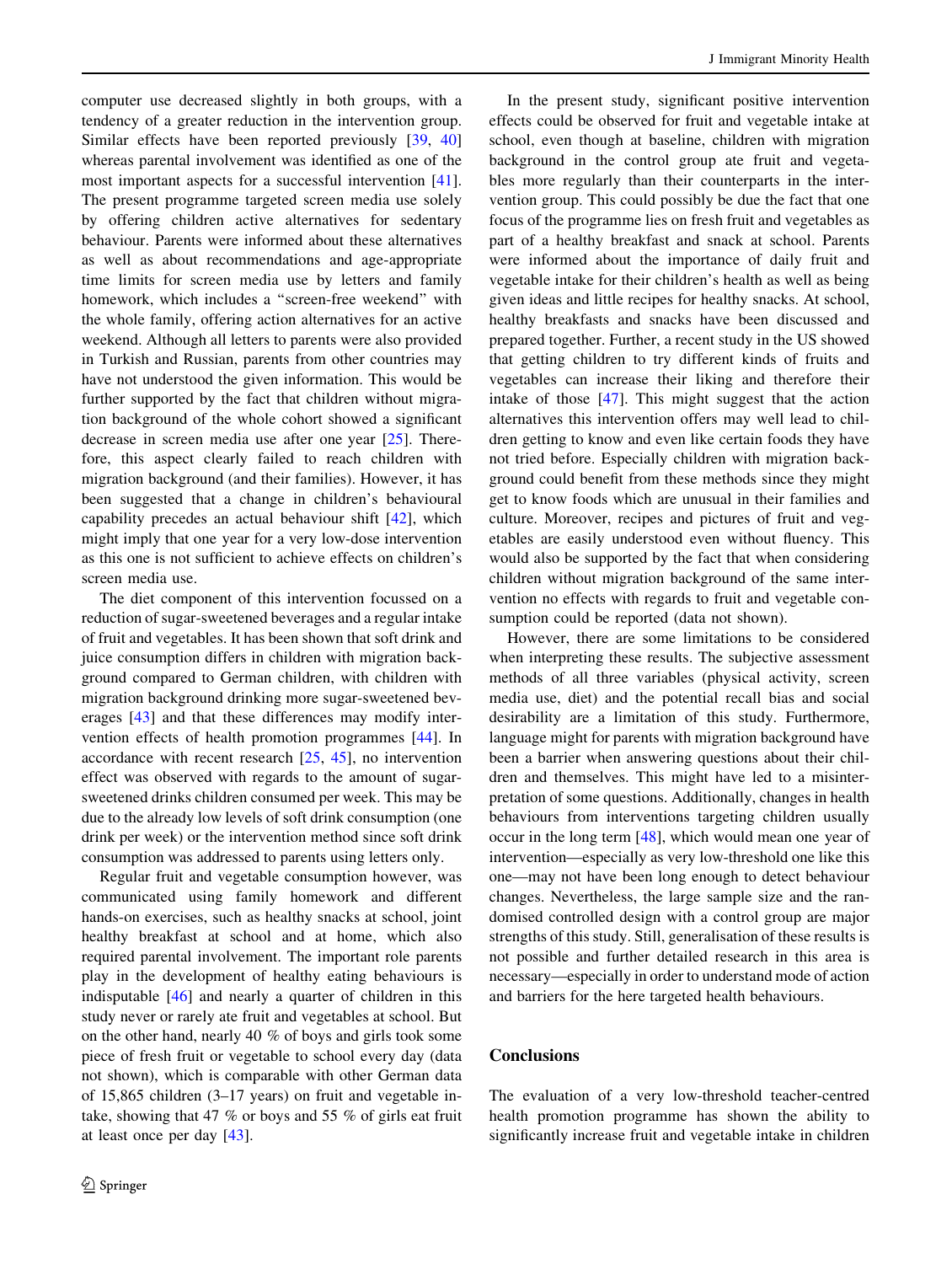<span id="page-6-0"></span>with migration background as well as tendencies in other targeted areas, namely more physical activity and reduced screen media use. Although some effects are small, the intervention—especially its action alternatives and parental involvement—seems to reach children with migration background and their parents. It is especially important to look at this group since it has been shown that children with migration background differ from those without migration background in a number of health-related behaviours such as physical activity, diet and drinking habits [\[16](#page-7-0), [49\]](#page-8-0) as well as being of higher risk of overweight [\[15](#page-7-0), [50\]](#page-8-0). So far only few prevention or health promotion programmes exist for these populations which are generally less effective [\[51–53](#page-8-0)] and because most health related behaviours are hard to change within the space of one year, longer and more intense interventions are necessary. However, healthcare professionals should be aware of the low levels of physical activity and increased consumption of sugar-sweetened beverages among children with migration background. Further studies on why some aspects of this intervention only showed effects in children without migration background are required in order to modify those. Additionally, more research on the level of parental involvement and their barriers, particularly for parents from a migration background, would be of interest to be able to better tailor health promotion programmes for this group and to avoid a potential broadening of health inequalities.

## New Contribution to the Literature

Children with migration background appear to be at higher risk of developing overweight and obesity; therefore, early and effective prevention programmes are necessary in order to avoid a possible expansion of health inequalities.

This theory-based, teacher-centred intervention focussed on increased physical activity and fruit and vegetable intake as well as decreased screen media use and soft drink.

Findings show that only 5 % of children with migration background reached the recommended 60 min of moderate to vigorous physical activity on 7 days per week. After a 1-year intervention however, there is a tendency towards a (age-related) decrease in physical activity in the intervention group, whereas a far greater reduction of physical activity in the control group could be observed.

Also, after the intervention, screen media use decreased in both groups with a tendency towards a greater reduction of screen media use in the intervention group. Even though at baseline, children with migration background in the intervention group used significantly more screen media than those in the control group.

Significant positive effects however could be observed with children with migration background in the intervention group eating fruit and vegetables significantly more often than children with migration background in the control group.

These findings are unique in their nature since to date only limited and hardly comparable data are available on physical activity and dietary behaviours of children with migration background in Germany. Especially, the large sample size and the prospective, stratified, cluster-randomised and longitudinal study design with an intervention and a control group are strengths of this research.

Acknowledgments The school-based health promotion programme ''Join the Healthy Boat'' and its evaluation study is financed by the Baden-Württemberg foundation, which had no influence on the content of this manuscript. Further, the authors would like to thank all members of the research group for their input: the Institute of Epidemiology and Medical Biometry, Ulm University, the Institute of Psychology and Pedagogy, Ulm University, all assistants who were involved in the performance of measurements and especially all teachers and families for their participation.

#### Compliance with Ethical Standards

Ethical Approval All procedures performed in studies involving human participants were in accordance with the ethical standards of the institutional and/or national research committee and with the 1964 Helsinki declaration and its later amendments or comparable ethical standards.

Open Access This article is distributed under the terms of the Creative Commons Attribution 4.0 International License ([http://crea](http://creativecommons.org/licenses/by/4.0/) [tivecommons.org/licenses/by/4.0/\)](http://creativecommons.org/licenses/by/4.0/), which permits unrestricted use, distribution, and reproduction in any medium, provided you give appropriate credit to the original author(s) and the source, provide a link to the Creative Commons license, and indicate if changes were made.

#### References

- 1. King A. Public health: health risks of physical inactivity similar to smoking. Nat Rev Cardiol. 2012;9:492.
- 2. Olds TS, Tomkinson GR, Ferrar KE, Maher CA. Trends in the prevalence of childhood overweight and obesity in Australia between 1985 and 2008. Int J Obes. 2010;34(1):57–66.
- 3. Wabitsch M, Moss A, Kromeyer-Hauschild K. Unexpected plateauing of childhood obesity rates in developed countries. BMC Med. 2014;12:17–21.
- 4. Luttikhuis HO, Baur L, Jansen H, Shrewsbury VA, O'Malley C, Stolk RP, et al. Interventions for treating obesity in children. Cochrane Database Syst Rev. 2009;3:1–57.
- 5. Dietz WH. Health consequences of obesity in youth: childhood predictors of adult disease. Pediatrics. 1998;101(Suppl 2):518–25.
- 6. Booth KM, Pinkston MM, Poston WS. Obesity and the built environment. J Am Diet Assoc. 2005;105:110–7.
- 7. Guo X, Zheng L, Li Y, Yu S, Sun G, Yang H, et al. Differences in lifestyle behaviors, dietary habits, and familial factors among normal-weight, overweight, and obese Chinese children and adolescents. Int J Behav Nutr Phys Act. 2012;9:120–9.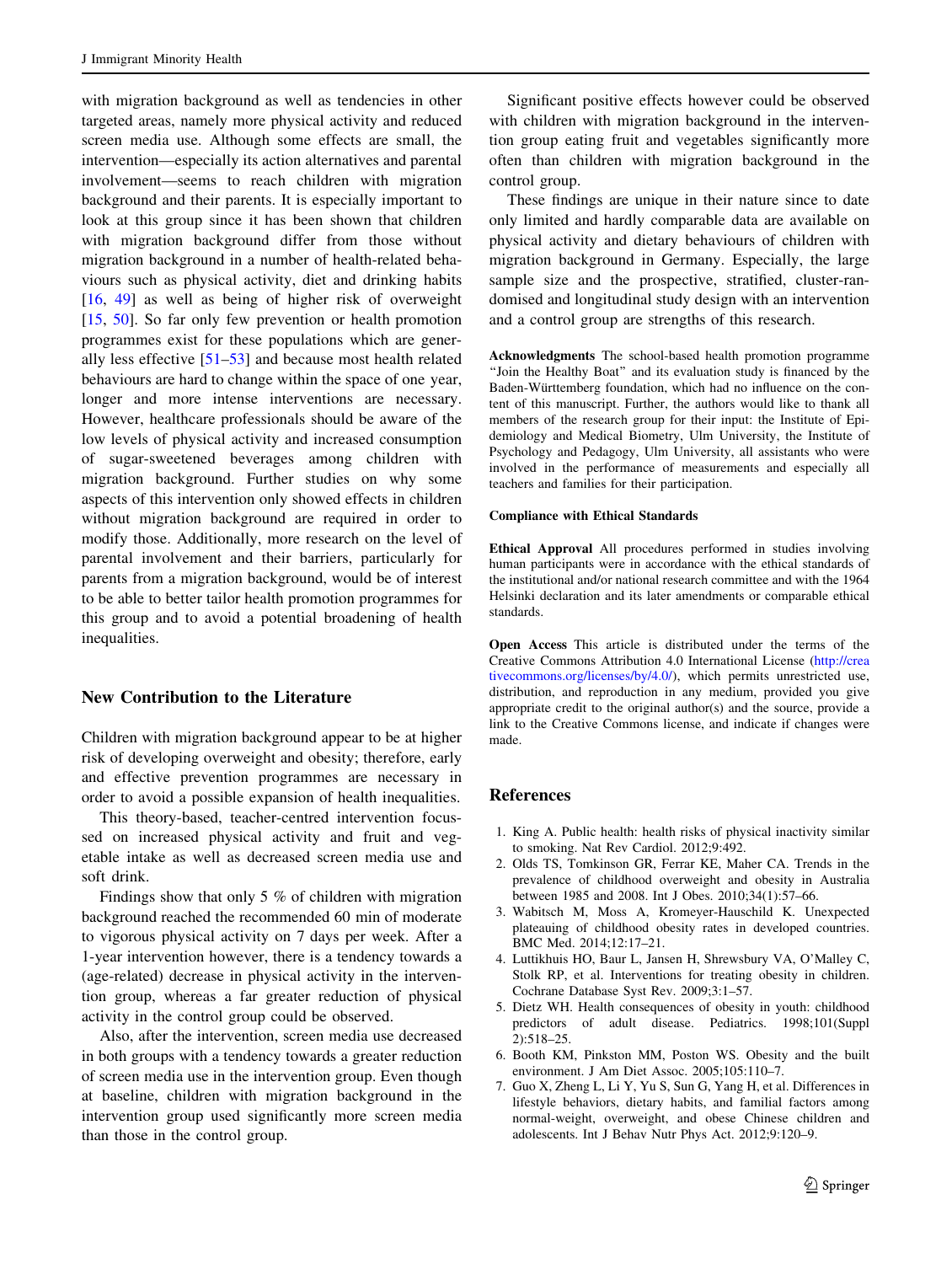- <span id="page-7-0"></span>8. World Health Organisation (WHO). Global recommendations on physical activity for health. Geneva: World Health Organisation; 2010.
- 9. Basterfield L, Adamson AJ, Frary JK, Parkinson KN, Pearce MS, Reilly JJ. Longitudinal study of physical activity and sedentary behaviour in children. Pediatrics. 2011;127:e24–30.
- 10. Craggs C, Corder K, van Sluijs EM, Griffin SJ. Determinants of change in physical activity in children and adolescents: a systematic review. Am J Prev Med. 2011;40:645–58.
- 11. Dumith SC, Gigante DP, Domingues MR, Kohl HW III. Physical activity change during adolescence: a systematic review and a pooled analysis. Int J Epidemiol. 2011;40:685–98.
- 12. Mitchell JA, Pate RR, Dowda M, Mattocks C, Riddoch C, Ness AR, et al. A prospective study of sedentary behavior in a large cohort of youth. Med Sci Sports Exerc. 2012;44:1081–7.
- 13. Brettschneider W, Naul R. Study on young people's lifestyles and sedentariness and the role of sport in the context of education and as a means of restoring the balance—final report. Paderborn: University of Paderborn; 2004. p. 35–48.
- 14. Must A, Barish EE, Bandini LG. Modifiable risk factors in relation to changes in BMI and fatness: what have we learned from prospective studies of school-aged children. Int J Obes. 2009;33(7):705–15.
- 15. Lasserre AM, Chiolero A, Cachat F, Paccaud F, Bovet P. Overweight in Swiss children and associations with children's and parents' characteristics. Obesity. 2007;15:2912–9.
- 16. Kuepper-Nybelen J, Lamerz A, Bruning N, Hebebrand J, Herpertz-Dahlmann B, Brenner H. Major differences in prevalence of overweight according to nationality in preschool children living in Germany: determinants and public health implications. Arch Dis Child. 2005;90:359–63.
- 17. Besharat Pour M, Bergström A, Bottai M, Kull I, Wickman M, Håkansson N, et al. Effect of parental migration background on childhood nutrition, physical activity, and body mass index. J Obes. 2014. doi[:10.1155/2014/406529.](http://dx.doi.org/10.1155/2014/406529)
- 18. Gualdi-Russo E, Zaccagni L, Manzon VS, Masotti S, Rinaldo N, Khyatti M. Obesity and physical activity in children of immigrants. Eur J Public Health. 2014;24(Suppl 1):40–6.
- 19. Birch LL, Ventura AK. Preventing childhood obesity: what works? Int J Obes. 2009;33:74–81.
- 20. Waters E, de Silva Sanigorski A, Hall BJ, Brown T, Campbell KJ, Gao Y, et al. Interventions for preventing obesity in children (review). Cochrane Collab. 2011;12:1–212.
- 21. Dreyhaupt J, Koch B, Wirt T, Schreiber A, Brandstetter S, Kesztyüs D, et al. Evaluation of a health promotion program in children: study protocol and design of the cluster-randomized Baden-Wuerttemberg primary school study [DRKS-ID: DRKS00000494]. BMC Public Health. 2012;12(1):157.
- 22. Schenk L, Ellert U, Neuhauser H. Kinder und Jugendliche mit Migrationshintergrund in Deutschland (Children and adolescents with migration background). Bundesgesundheitsblatt Gesundheitsforschung Gesundheitsschutz. 2007;50(5–6):590–9.
- 23. Fitzgibbon ML, Stolley MR, Schiffer L, van Horn L, KauferChristoffel K, Dyer A. Two-year follow-up results for Hip-Hop to Health Jr.: a randomized controlled trial for overweight prevention in preschool minority children. J Pediatr. 2005;146:618–25.
- 24. Coleman KJ, Tiller CL, Sanchez J, Heath EM, Sy O, Milliken G, et al. Prevention of the epidemic increase in child risk of overweight in low-income schools: the El Paso coordinated approach to child health. Arch Pediatr Adolesc Med. 2005;159:217–24.
- 25. Kobel S, Wirt T, Schreiber A, Kesztyüs D, Kettner S, Erkelenz N, Wartha O, Steinacker JM. Interventions effects of a school-based health promotion programme on obesity related behavioural outcomes. J Obes. 2014;. doi:[10.1155/2014/476230.](http://dx.doi.org/10.1155/2014/476230)
- 26. Stewart A, Marfell-Jones M, Olds T, de Ridder H. International standards for anthropometric assessment. ISAK: Lower Hutt; 2011.
- 27. Kromeyer-Hauschild K, Wabitsch M, Kunze D, Geller F, Geiß HC, Hesse V, et al. Perzentile für den Body-Mass-Index für das Kindes- und Jugendalter unter Heranziehung verschiedener deutscher Stichproben (Percentiles of body mass index in children and adolescents evaluated from different regional German studies). Monatsschr Kinderheilkd. 2001;149:807–18.
- 28. Kurth BM, Schaffrath Rosario A. Übergewicht und Adipositas bei Kindern und Jugendlichen in Deutschland (Overweight and obesity in children and adolescents in Germany). Bundesgesundheitsblatt Gesundheitsforschung Gesundheitsschutz. 2010;53:643–52.
- 29. American Academy of Paediatrics. Children, adolescents, and television. Pediatrics. 2001;107:423–6.
- 30. Salmon J, Jorna M, Hume C, Arundell L, Chahine N, Tienstra M, et al. A translational research intervention to reduce screen behaviours and promote physical activity among children: switch-2-Activity. Health Promot Int. 2011;26(3):311–21.
- 31. Dumith SC, Gigante DP, Domingues MR, Kohl HW. Physical activity change during adolescence: a systematic review and a pooled analysis. Int J Epidemiol. 2011;40:685–98.
- 32. Sallis JF. Age-related decline in physical activity: a synthesis of human and animal studies. Med Sci Sports Exerc. 2000;32:1598–600.
- 33. Koletzko B, Verwied-Jorky S, Strauß A, Herbert B, Duvinage K. Übergewicht und Adipositas bei Kindern und Jugendlichen. Eine medizinische Herausforderung (Overweight and obesity in children and adolescents. A medical challenge). Gastroenterologe. 2011;6:39–45.
- 34. Vander Ploeg KA, McGavock J, Maximova K, Veugelers PJ. School-based health promotion and physical activity during and after school hours. Pediatrics. 2014;133(2):e371–8.
- 35. Lampert T, Mensink GB, Romahn N, Woll A. Körperlich-sportliche Aktivität von Kindern und Jugendlichen in Deutschland (Physical activity of children and adolescents in Germany). Bundesgesundheitsblatt Gesundheitsforschung Gesundheitsschutz. 2007;50(5–6):634–42.
- 36. Jekauc D, Reimers AK, Wagner MO, Woll A. Prevalence and socio-demographic correlates of the compliance with the physical activity guidelines in children and adolescents in Germany. BMC Public Health. 2012;12(1):714.
- 37. Labree W, Lötters F, van de Mheen D, Rutten F, Chavarría AR, Neve M, et al. Physical activity differences between children from migrant and native origin. BMC Public Health. 2014;14(1):819.
- 38. Lampert DST, Sygusch R, Schlack R. Nutzung elektronischer Medien im Jugendalter (Use of electronic media in adolescence). Bundesgesundheitsblatt Gesundheitsforschung Gesundheitsschutz. 2007;50(5–6):643–52.
- 39. Escobar-Chaves SL, Markham CM, Addy RC, Greisinger A, Murray NG, Brehm B. The Fun Families Study: intervention to reduce children's TV viewing. Obesity. 2010;18(Suppl 1):99–101.
- 40. Mhurchu CN, Roberts V, Maddison R, Dorey E, Jiang Y, Jull A, et al. Effect of electronic time monitors on children's television watching: pilot trial of a home-based intervention. Prev Med. 2009;49(5):413–7.
- 41. Friedrich RR, Polet JP, Schuch I, Wagner MB. Effect of intervention programs in schools to reduce screen time: a metaanalysis. Jornal de pediatria. 2014;90(3):232–41.
- 42. Salmon J, Arundell L, Hume C, Brown H, Hesketh K, Dunstan DW, et al. A cluster-randomized controlled trial to reduce sedentary behavior and promote physical activity and health of